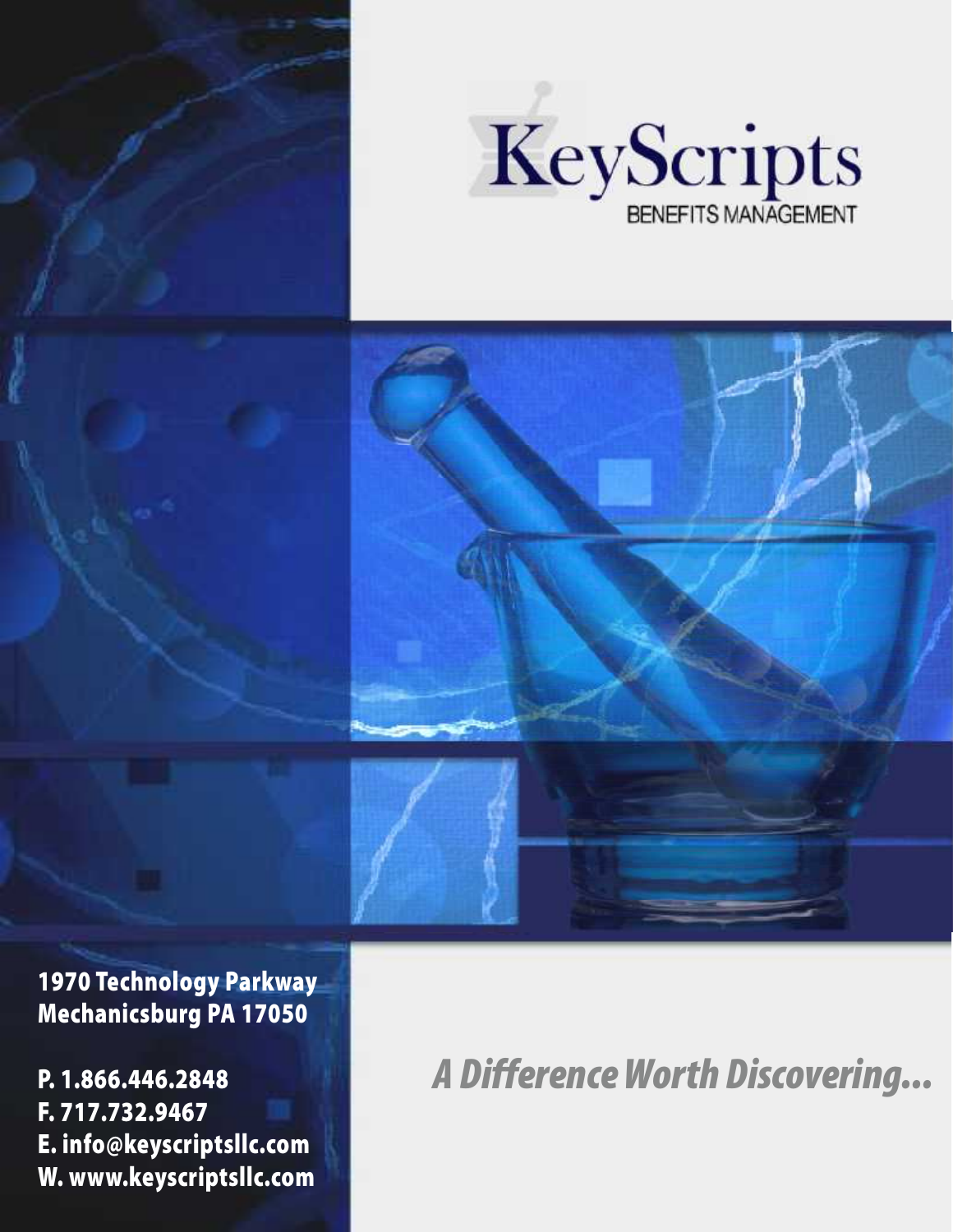

**The KeyScripts Formula starts with more than 30 years of workers' compensation experience. We add the services and support of a dedicated team of management professionals and unmatched savings to create an unbeatable recipe for your success. The formula is simple. Our customers choose us because we offer better discounts and deliver the level of service and accessibility we promise..."**

*— KeyScripts*

- **A national workers' compensation PBM offering "boutique" services to insurance carriers and self-insured employers**
- **An interactive team of pharmacists, nurses/case managers, cost containment specialists, information technicians and legal professionals**
- **Workers' compensation formularies that exclude unrelated drugs**
- **KeyLink online claims management system**
- **Superior savings below fee schedule and usual & customary jurisdictions**
- **Clinical drug utilization review**
- **Clinical editing/real time controlled substance notification**
- **Durable medical equipment**
- **Physical medicine and diagnostic testing services**
- **Live operator support & translation services**
- **Designated account representatives**
- **A national network of more than 60,000 pharmacies**
- **An optional first fill program to reduce third party payments**
- **Reversal procedures to recapture out-of-network fills**
- **Complete medical invoice repricing**
- **Flexible prior authorization program to reduce unrelated fills**
- **No out-of-pocket expenses for injured workers**
- **90-day walk-in and mail order supplies**

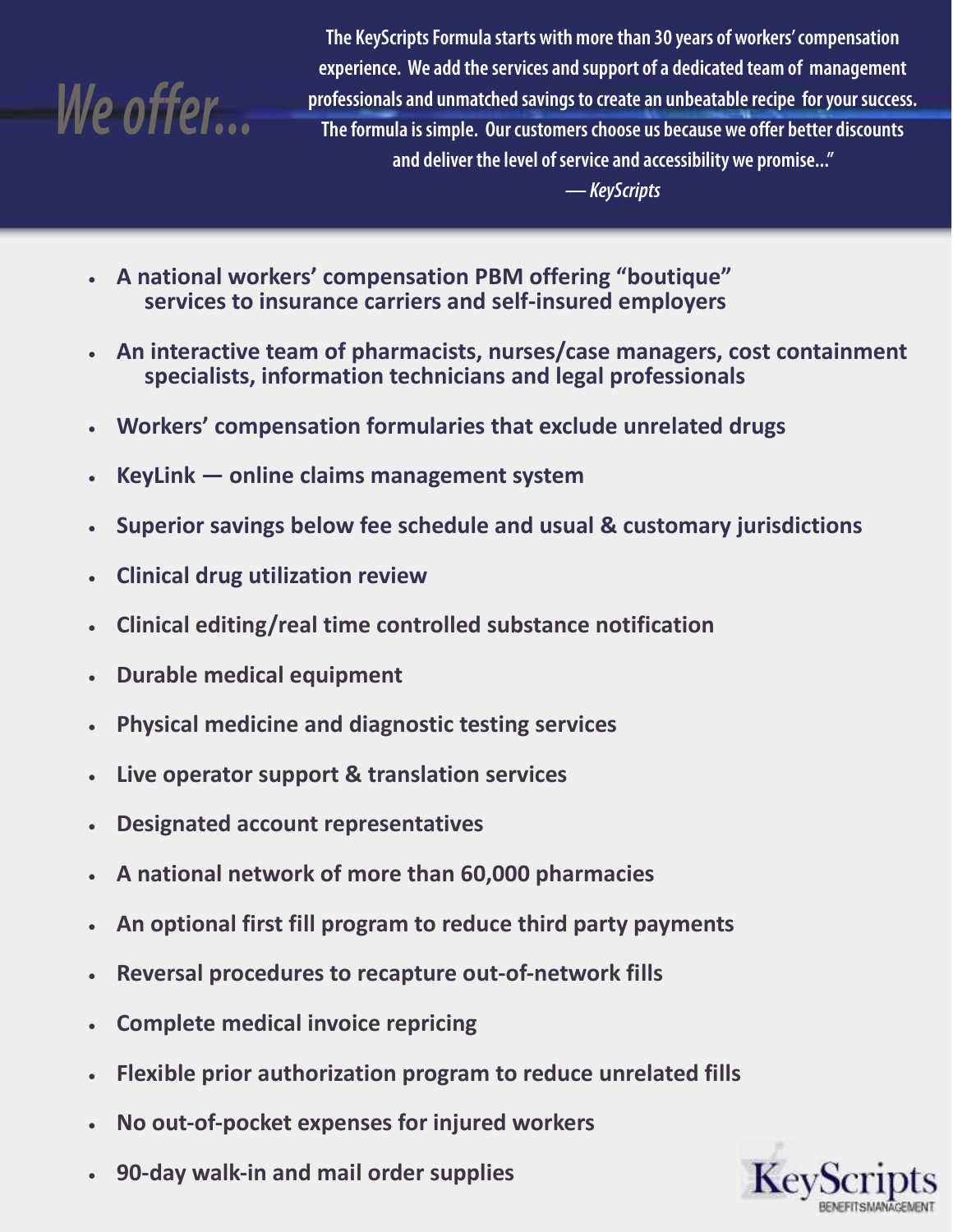

*"Prescription drugs make up about 12% of medical costs for insurance companies. KeyScripts has been able to reduce that amount by as much as 33%, while enhancing the quality and scope of services provided to insureds and their employees...."*

# **WORKERS' COMPENSATION FORMULARIES**

**KeyScripts formularies reject unrelated drugs, such as those for cholesterol, hypertension and diabetes. Yet, each worker has a unique system profile offering unlimited flexibility — we can quickly accommodate any off-formulary drug desired by the claim handler.**

# **PHYSICAL MEDICINE NETWORK & DIAGNOSTIC TESTING SCHEDULING SERVICES**

**Our network of physical medicine providers specialize in treating workplace injuries, and includes physical and occupational therapists; chiropractors; hand and aquatic therapists; and work hardening and functional capacity assessment professionals, who are cognizant of the treatment protocols of the Official Disability Guidelines (ODG) and the American Physical Therapy Association (APTA). We also specialize in scheduling diagnostic testing services for workplace injuries, including Magnetic Resonance Imaging (MRI); Computerized Tomography (CT); Electromyography/ Nerve Conduction (Velocity) Study (EMG/NCV); Nuclear Medicine Bone Scan (NMBS); and Orbital X-Rays.**

# **DURABLE MEDICAL EQUIPMENT**

**KeyScripts provides access to more than 20,000 high quality durable medical products for injured workers, and we offer exceptional pricing and outstanding support in ensuring delivery of the right materials, each and every time. Our medical supply specialists are skilled at acquiring the details needed to ensure that every order fits the receiver's specific needs.**

## **GENERIC SUBSTITUTIONS**

**When the prescribing physician does not indicate Dispense As Written (DAW) and a generic drug exists, our generic substitution plan ensures that a generic drug is supplied, offering tremendous savings for our customers.**

# **REDUCING ABUSE, DUPLICATION AND FRAUD**

**Our fully customizable prior authorization program rejects costly and unrelated fills. Multi-use drugs (such as antidepressants prescribed for pain) are approved for a limited first fill and reviewed by the claim handler. The pharmacist calls KeyScripts for authorization, and we get immediate instruction on future fills.**

## **OPTIONAL FIRST FILL PROGRAM**

**KeyScripts can get prescription cards into the hands of injured workers at the time of injury, providing optimum savings potential to the customer.**

## **LIVE HELP DESK & TRANSLATION SERVICES**

**KeyScripts offers live operator support to callers, and we go the distance in transitioning injured workers into the KeyScripts system. For callers for whom English is a second language, or who speak no English at all, KeyScripts offers a network of certified medical/legal translators providing translation services in more than 200 languages, specifically focused on serving the workers' compensation industry. Our network translators are also available to attend claimant appointments, as requested by our customers.**